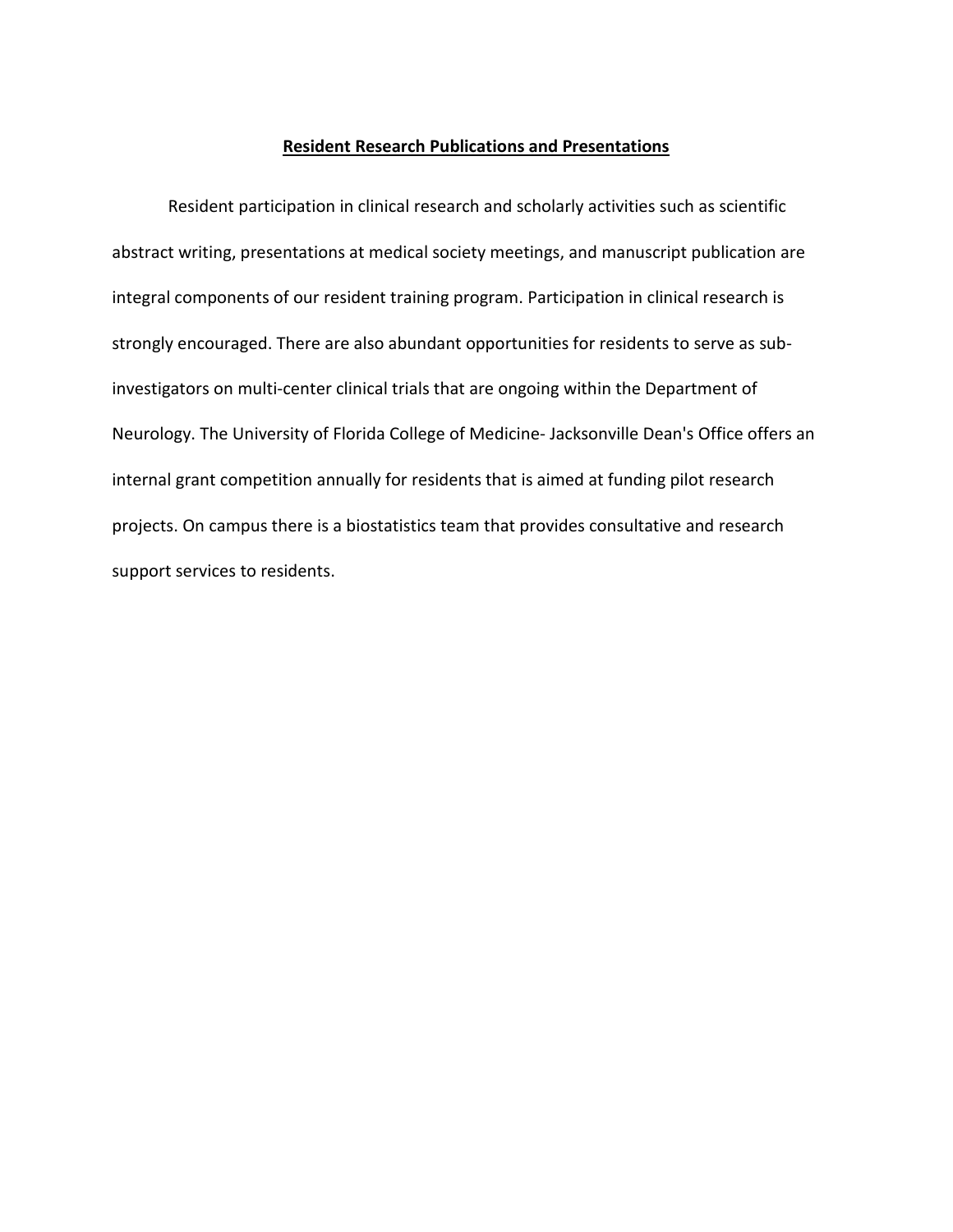## **2019-2020 Neurology Resident Presentations at Scientific Meetings**

**Patel, A.** Improving door to groin puncture times for mechanical thrombectomy in acute ischemic stroke. Poster presentation at U.F. College of Medicine-Jacksonville Advances in Medical Education Conference June 2019.

**Persaud, A.** Loretta Schnepel, ARNP, Silliman, S. A Protocol Utilizing Resident Physicians as Screeners Assesses a Majority of Patients Hospitalized with an Acute Stroke for Depression. Poster presentation at U.F. College of Medicine-Jacksonville Advances in Medical Education Conference June 2019.

Krishnaiengar, S., **Fitzgerald, J.**, Bautista, R. A Rare Case of Seizure Induced Prolonged Atrial Fibrillation. Presented at the 73rd Annual meeting of the American Epilepsy Society in December 2019 in Baltimore, Maryland.

**Rosensweet Z, Persaud A**, Gaitour E, Shneyder N. Positive response to Botulinum Toxin injections in a patient with Painless Hand with Moving Fingers: A Case Report and Literature Review. Presented at International Congress of Parkinson's Disease and Movement Disorders Nice, France September 22-26 2019.

**Salamatova, Y., Niazi, A., Nguyen, B., Greco, J.**, Crooks, R., Silliman, S., Fiester, P. Pontine Vasogenic Edema in a Setting of Intracranial Venous Thrombosis. Poster presented at University of Florida Health Science Center Jacksonville Research Day. Jacksonville, FL. April 2020.

**Niazi A, Greco J, Omar M**. Manganese Toxicity in a Young Female. University of Florida Health Science Center Jacksonville Research Day. Jacksonville, FL. April 2020.

**Marquez Y., Greco J.**, Silliman S. A Rare Cause of Cerebrovascular Accident: The Case of a Patient with Hemoglobin SC and Stroke. University of Florida Health Science Center Jacksonville Research Day. Jacksonville, FL. April 2020.

**Scharpf W, Culpepper K, Greco J.**, Silliman S. Radiographic Distribution of Spinal Cord Segment Involvement Seen in Posterior Reversible Encephalopathy Syndrome with Spinal Cord Involvement. American Association of Neurology. Toronto, Ontario, Canada. April 2020.

**Shooliz, P., Terpak, L., Robinson, J.**, Krishnaiengar, S. Persistent Hemiballismus as a Presenting Feature in Addition to Encephalopathy in a Patient with Ketotic Hyperglycemia. Presented at the 13th Annual meeting of the Florida Society of Neurology in September 2019 in Orlando, FL.

**Salamatova, Y., Arciniegas, A., Niazi. A.**, Shneyder, N. Case of Colloidal Silver CNS Toxicity Resulting in New Onset Seizures. Presented at the 13th Annual meeting of the Florida Society of Neurology in September 2019 in Orlando, FL.

## **2019-2020 Neurology Resident Publications in Peer Reviewed Journals**